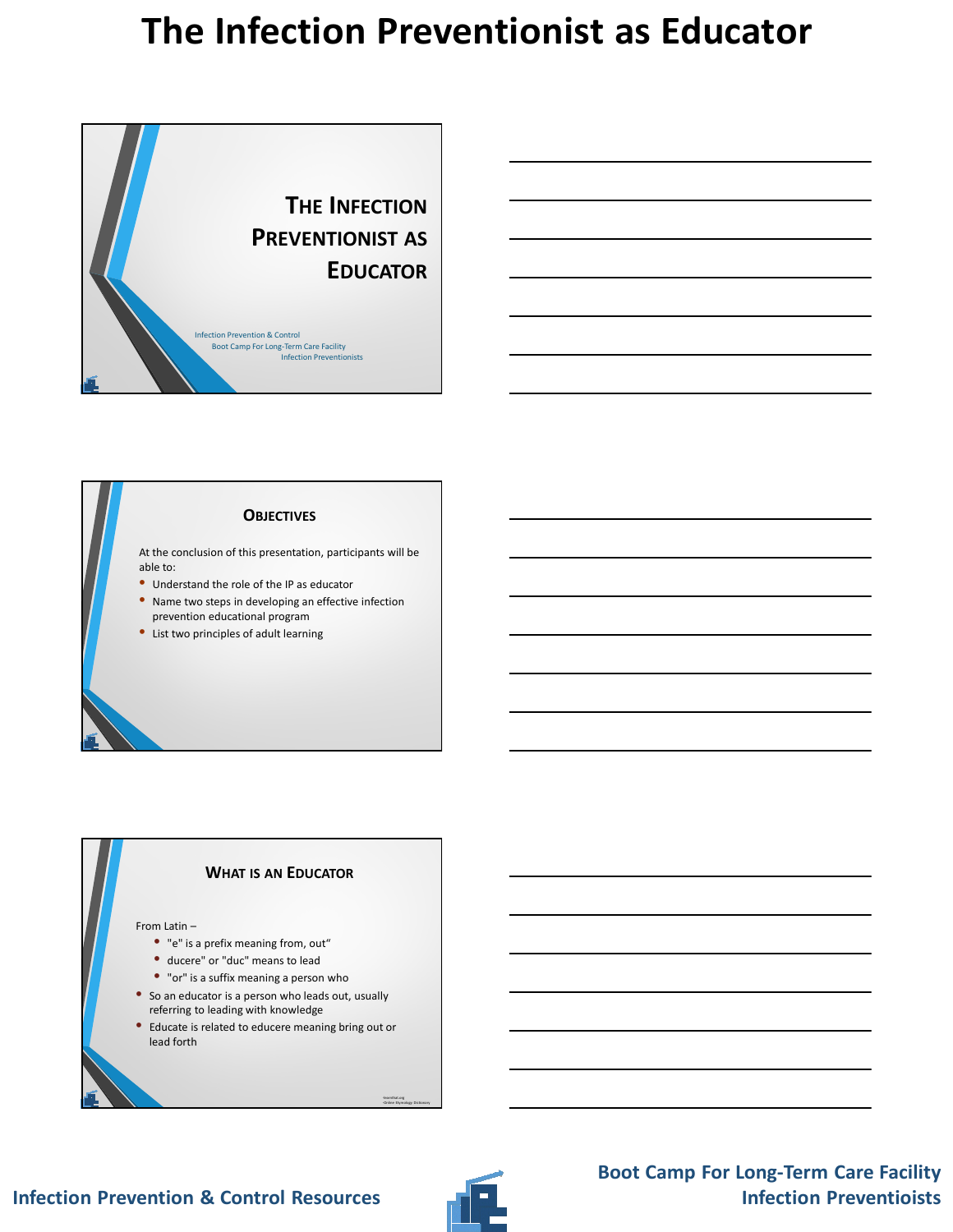



I see and I forget I hear and I remember I do and I understand. -Confucius

### **STEPS IN DEVELOPING AN EDUCATIONAL PROGRAM**

❶ Assess educational needs

- ❷ Develop a lesson plan
- ❸ Select the teaching method
- **O** Prepare for the class
- ❺ Evaluate the program

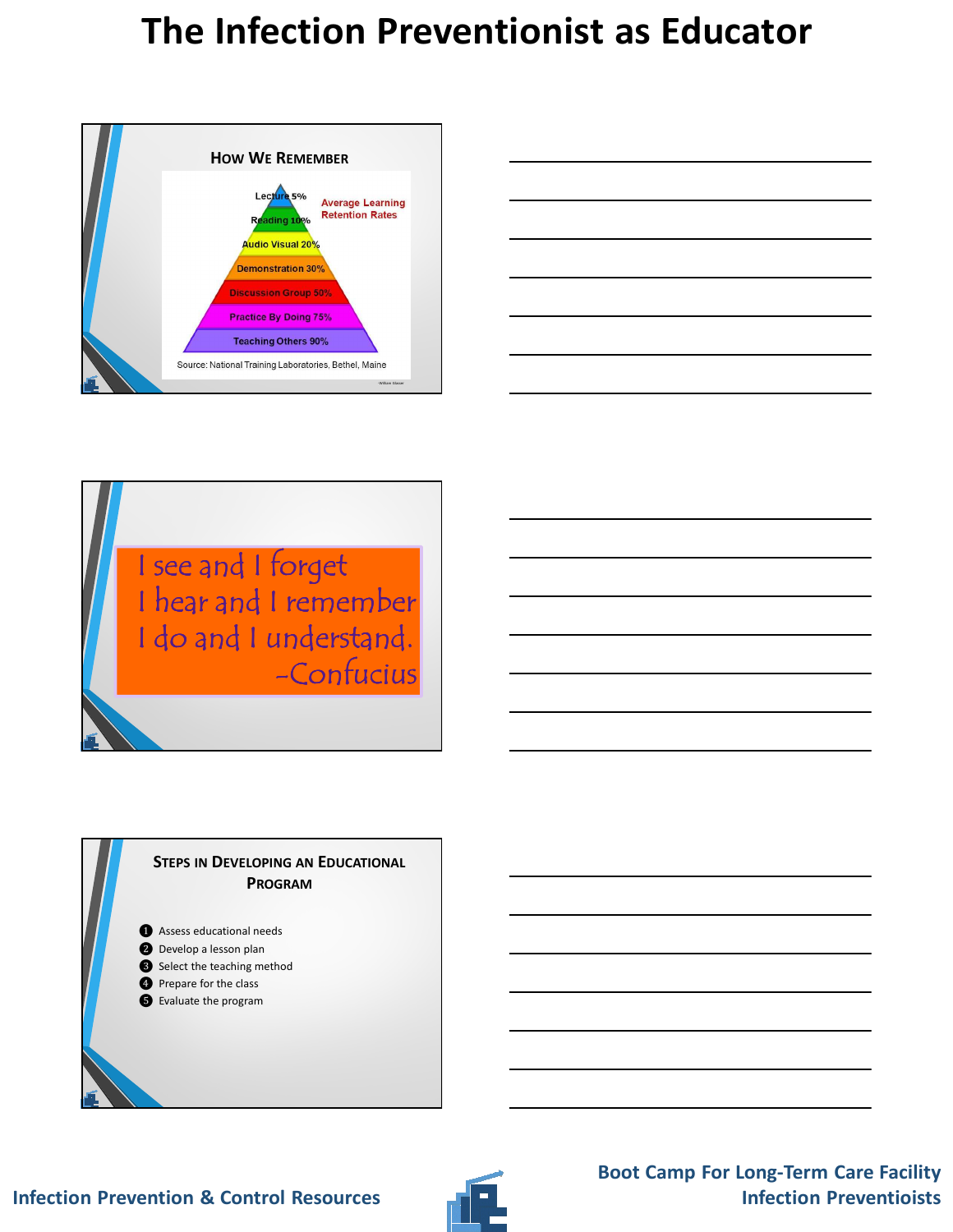#### **NEEDS ASSESSMENT**

- Identify and assess the needs of your audience
- Can be a formal needs assessment (e.g.,
- questionnaire) or informal (discussion with staff)
- Is the class is required, requested or just-in-time
- When possible learners should participate in planning the learning activities

## **LESSON PLAN**

- Class outline and description
- What is the topic
- Establish learning objectives
	- Use "action" verbs (e.g., describe, explain, identify)
	- What should students learn, understand and takeaway from the class
- Determine teaching and learning activities
	- Use different ways to explain the material (e.g., visuals, stories)
- Consider how best to engage the students
- Identify strategies to check participants' understanding
	- Student participation
	- Questions and answers

#### **LESSON PLAN (continued)**

#### And consider

- What are the most important concepts
- Why are they important
- Which are essential and cannot be omitted
- Which could be omitted if time runs out

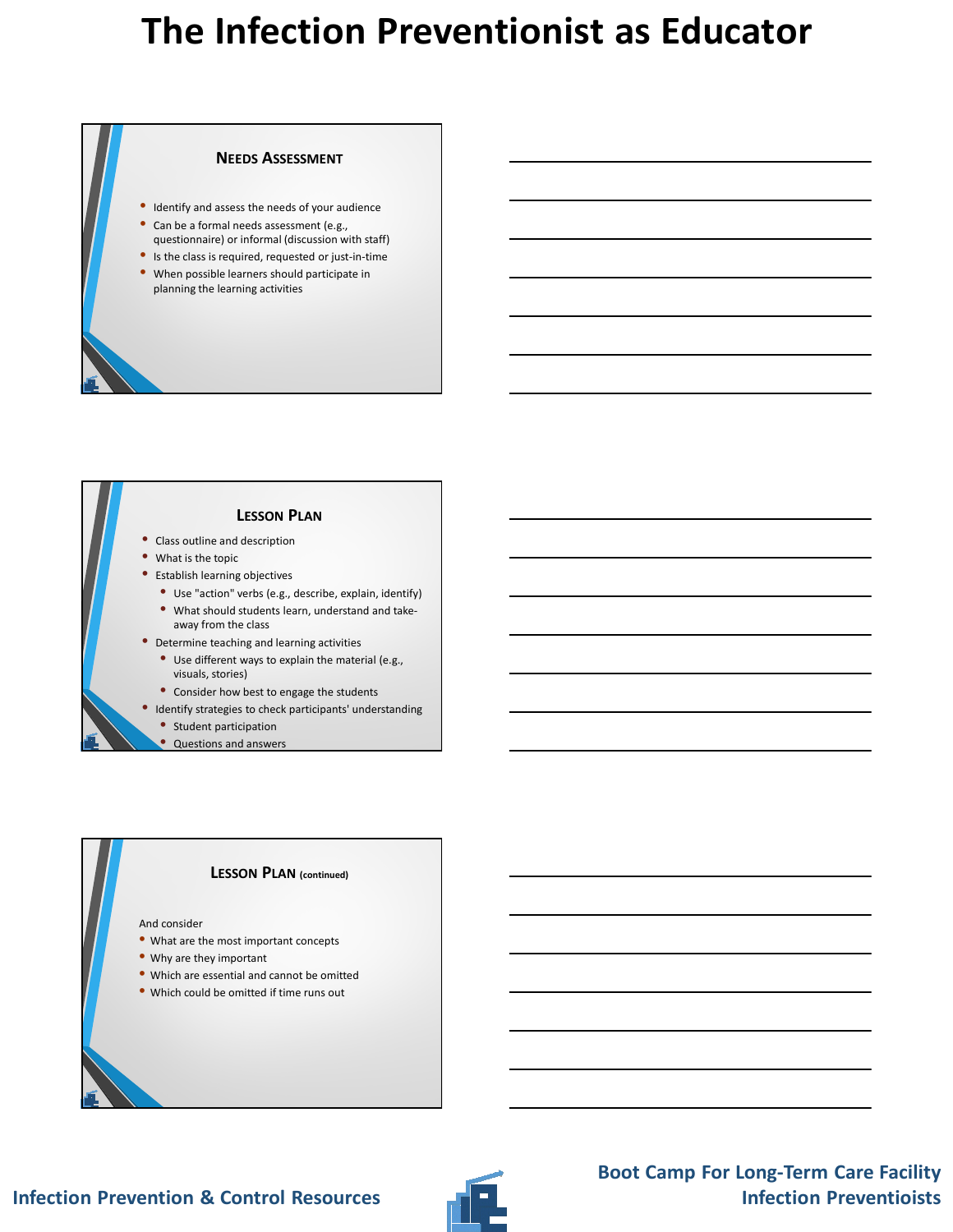





### **Infection Prevention & Control Resources**

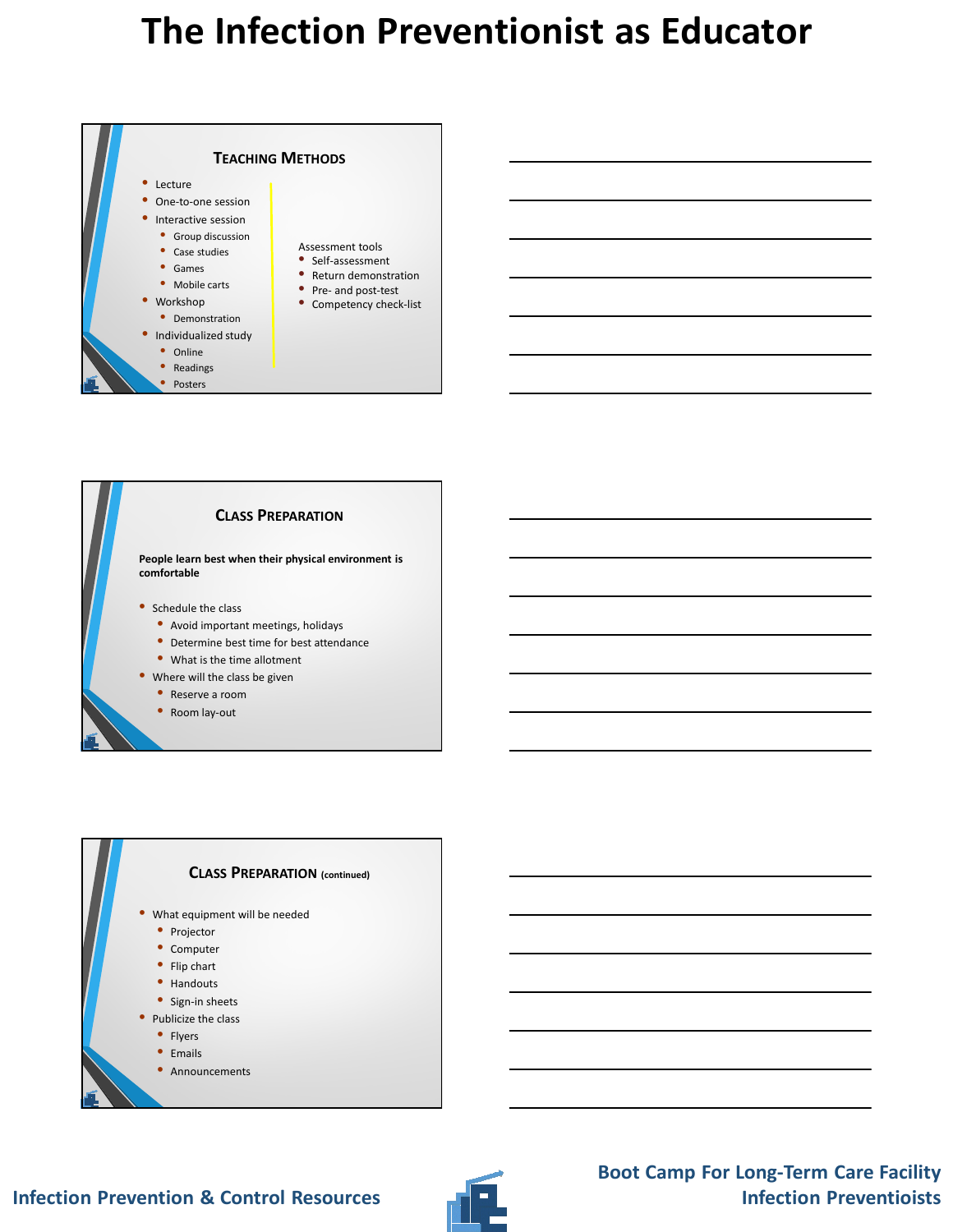